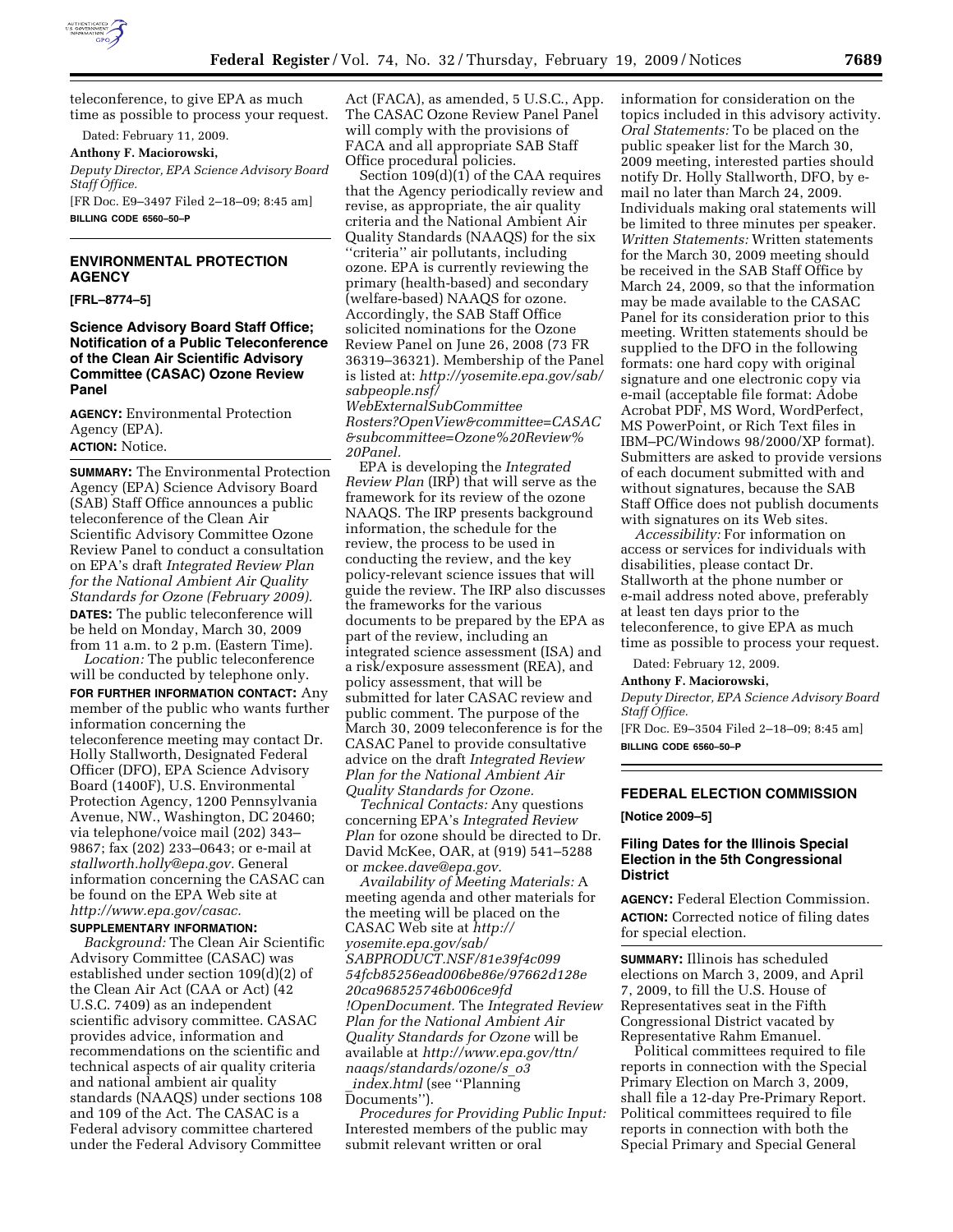Election on April 7, 2009, shall file a 12 day Pre-Primary Report, a 12-day Pre-General Report, and a 30-day Post-General Report.

This notice provides additional information regarding the filing requirements for the Illinois 5th District Special Elections that was inadvertently omitted from the notice published in the January 21, 2009, **Federal Register**.

**FOR FURTHER INFORMATION CONTACT:** Mr. Kevin R. Salley, Information Division, 999 E Street, NW., Washington, DC 20463; Telephone: (202) 694–1100; Toll Free (800) 424–9530.

# **SUPPLEMENTARY INFORMATION:**

### **Principal Campaign Committees**

All principal campaign committees of candidates who participate in the

Illinois Special Primary and Special General Elections shall file a 12-day Pre-Primary Report on February 19, 2009; a 12-day Pre-General Report on March 26, 2009; and a 30-day Post-General Report on May 7, 2009. (See chart below for the closing date for each report.)

All principal campaign committees of candidates participating only in the Special Primary Election shall file a 12 day Pre-Primary Report on February 19, 2009. (See chart below for the closing date for each report.)

Note that these reports are in addition to the campaign committee's quarterly filings in April and July.

## **Unauthorized Committees (PACs and Party Committees)**

Political committees filing on a semiannual basis in 2009 are subject to

special election reporting if they make previously undisclosed contributions or expenditures in connection with the Illinois Special Primary or Special General Elections by the close of books for the applicable report(s). (See chart below for the closing date for each report.)

Political committees filing monthly that support candidates in the Illinois Special Primary or Special General Elections should continue to file according to the monthly reporting schedule.

Additional disclosure information in connection with the Illinois Special Election may be found on the FEC Web site at *http://www.fec.gov/info/ report*\_*dates.shtml*.

### CALENDAR OF REPORTING DATES FOR ILLINOIS SPECIAL ELECTION

| Report                                                                                                                           | Close of<br>books <sup>1</sup> | Reg./cert. &<br>overnight<br>mailing<br>deadline | Filing<br>deadline   |
|----------------------------------------------------------------------------------------------------------------------------------|--------------------------------|--------------------------------------------------|----------------------|
| Quarterly Filing Political Committees Involved in Only the Special Primary (03/03/09) Must File:                                 |                                |                                                  |                      |
|                                                                                                                                  | 02/11/09<br>03/31/09           | 202/16/09<br>04/15/09                            | 02/19/09<br>04/15/09 |
| Semiannual Filing Political Committees Involved in Only the Special Primary (03/03/09) Must File:                                |                                |                                                  |                      |
|                                                                                                                                  | 02/11/09                       | 202/16/09                                        | 02/19/09             |
|                                                                                                                                  | 06/30/09                       | 07/31/09                                         | 07/31/09             |
| Quarterly Filing Political Committees Involved in Both the Special Primary (03/03/09) and Special General (04/07/09) Must File:  |                                |                                                  |                      |
|                                                                                                                                  | 02/11/09                       | 202/16/09                                        | 02/19/09             |
|                                                                                                                                  | 03/18/09                       | 03/23/09                                         | 03/26/09             |
|                                                                                                                                  | 03/31/09                       | 04/15/09                                         | 04/15/09             |
|                                                                                                                                  | 04/27/09                       | 05/07/09                                         | 05/07/09             |
|                                                                                                                                  | 06/30/09                       | 07/15/09                                         | 07/15/09             |
| Semiannual Filing Political Committees Involved in Both the Special Primary (03/03/09) and Special General (04/07/09) Must File: |                                |                                                  |                      |
|                                                                                                                                  | 02/11/09                       | 202/16/09                                        | 02/19/09             |
|                                                                                                                                  | 03/18/09                       | 03/23/09                                         | 03/26/09             |
|                                                                                                                                  | 04/27/09                       | 05/07/09                                         | 05/07/09             |
|                                                                                                                                  | 06/30/09                       | 07/31/09                                         | 07/31/09             |
| Quarterly Filing Political Committees Involved in Only the Special General (04/07/09) Must File:                                 |                                |                                                  |                      |
|                                                                                                                                  | 03/18/09                       | 03/23/09                                         | 03/26/09             |
|                                                                                                                                  | 03/31/09                       | 04/15/09                                         | 04/15/09             |
|                                                                                                                                  | 04/27/09                       | 05/07/09                                         | 05/07/09             |
|                                                                                                                                  | 06/30/09                       | 07/15/09                                         | 07/15/09             |
| Semiannual Filing Political Committees Involved in Only the Special General (04/07/09) Must File:                                |                                |                                                  |                      |
|                                                                                                                                  |                                |                                                  |                      |

| Pre-General  | 03/18/09 | 03/23/09 | 03/26/09 |
|--------------|----------|----------|----------|
| Post-General | 04/27/09 | 05/07/09 | 05/07/09 |
| Mid-Year     | 06/30/09 | 07/31/09 | 07/31/09 |

1The reporting period always begins the day after the closing date of the last report filed. If the committee is new and has not previously filed a report, the first report must cover all activity that occurred before the committee registered up through the close of books for the first report due.<br><sup>2</sup> Notice that the registered/certified & overnight mailing deadline falls on a weekend or federal holiday. The report should be postmarked on or

before that date.